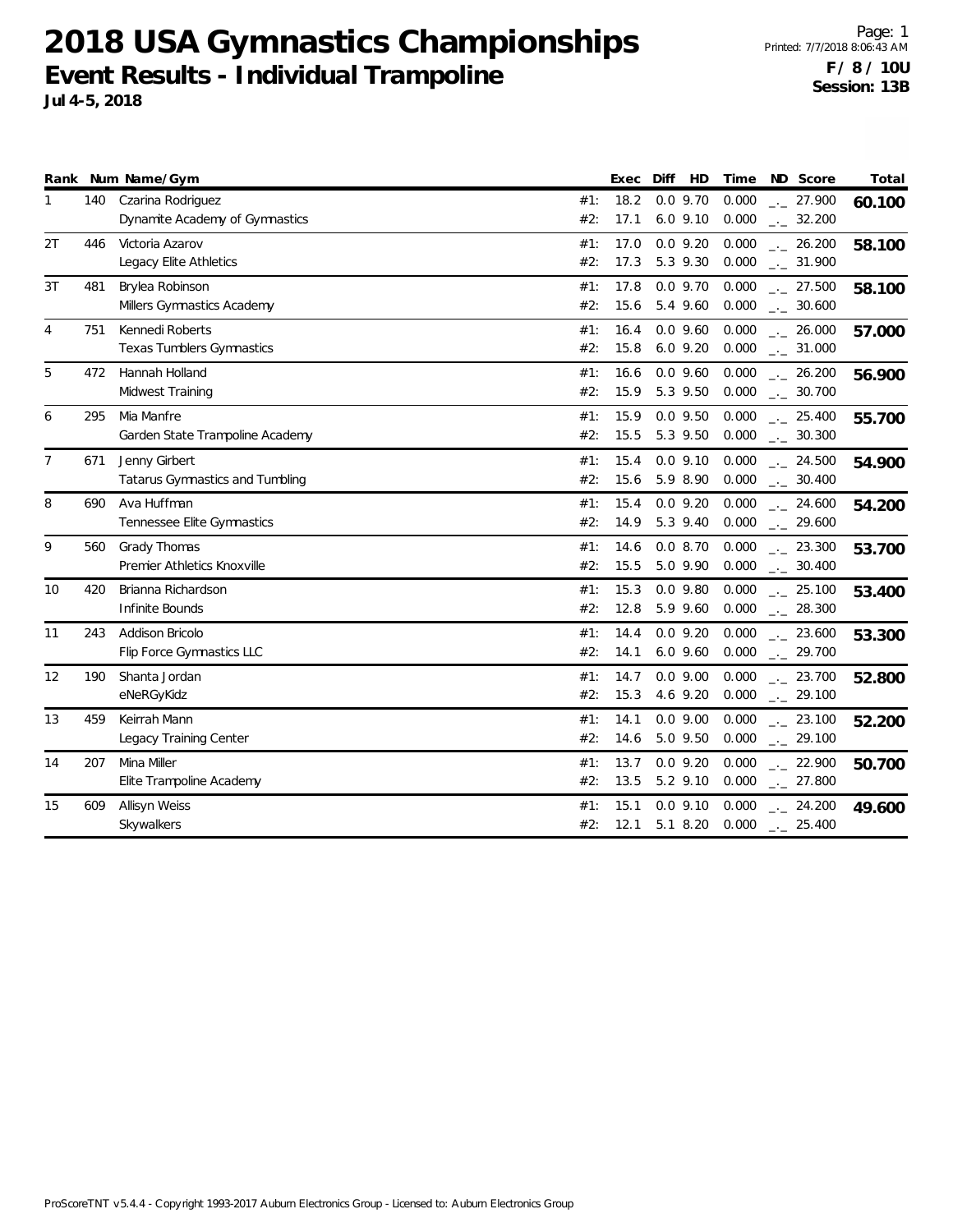|   |     | Rank Num Name/Gym                         |            | Exec                 | Diff | HD.                    | Time           | ND Score                           | Total  |
|---|-----|-------------------------------------------|------------|----------------------|------|------------------------|----------------|------------------------------------|--------|
|   | 69  | Miles Marshall<br>All American Gymnastics |            | #1: 17.1<br>#2: 15.5 |      | $0.0$ 9.20<br>5.9 9.30 | 0.000          | $0.000 - 2.0 24.300$<br>0.0 30.700 | 55.000 |
| 2 | 800 | Oliver Czekmany<br>World Elite            |            | #1: 14.9<br>#2: 14.9 |      | $0.0$ 9.30<br>5.9 9.60 | 0.000<br>0.000 | 0.0 24.200<br>0.0 30.400           | 54.600 |
| 3 | 344 | Daniil Ivanov<br>Gymnastics Du Sol        | #2:        | #1: 14.1<br>13.7     |      | 0.0 9.70<br>6.0 9.60   | 0.000<br>0.000 | 0.0 23.800<br>0.0 29.300           | 53.100 |
| 4 | 254 | Lorenzo Fennell<br>M-BC Flip Over         | #1:<br>#2: | 13.8<br>12.9         |      | $0.0$ 9.70<br>5.2 9.00 | 0.000<br>0.000 | 0.0 23.500<br>$0.0$ 27.100         | 50.600 |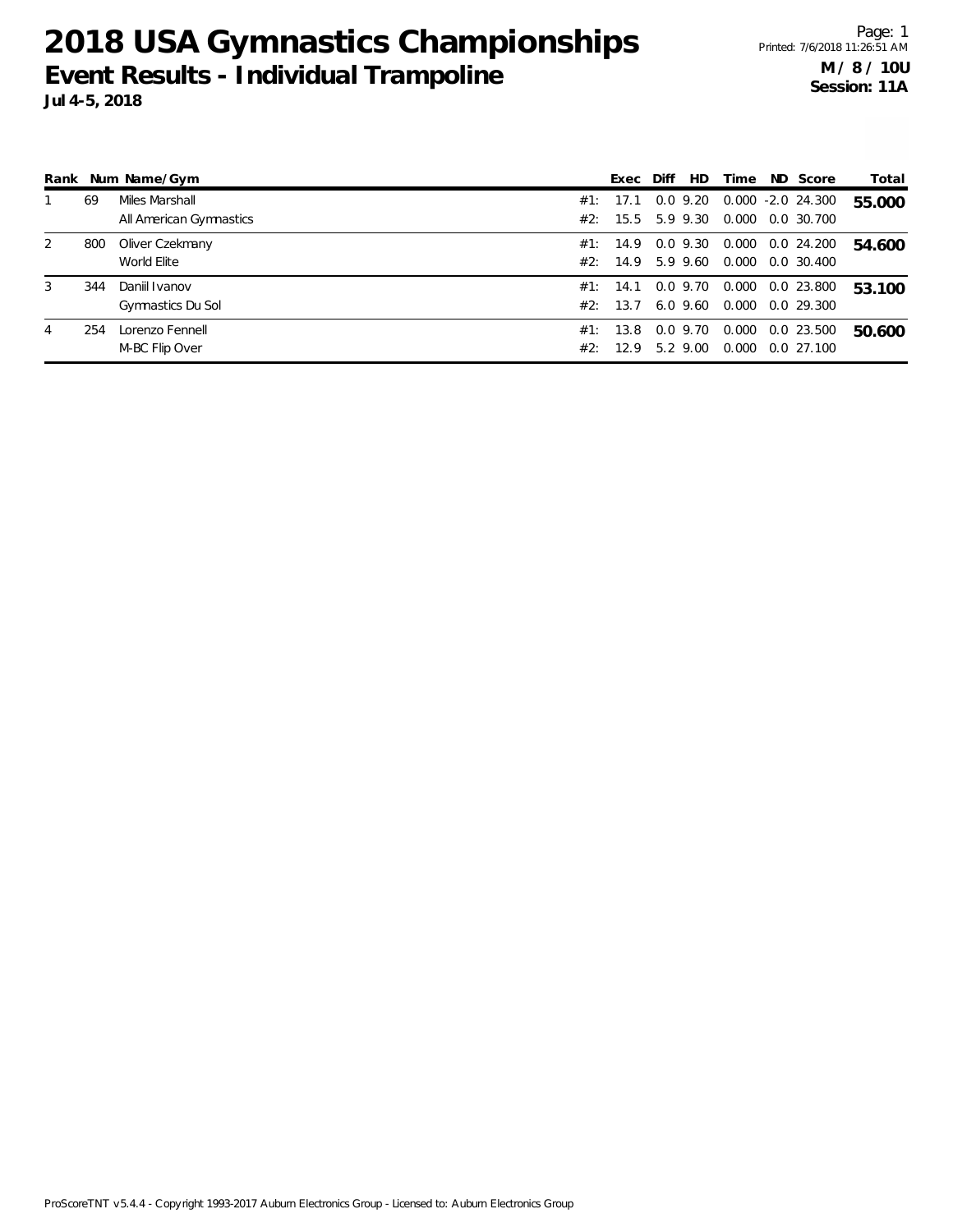Page: 1 Printed: 7/7/2018 1:01:49 PM **F / 8 / 11-12 Session: 14A**

| Rank |     | Num Name/Gym                            |            | Exec         | Diff | HD                     | Time           | ND Score               | Total  |
|------|-----|-----------------------------------------|------------|--------------|------|------------------------|----------------|------------------------|--------|
| 1    | 465 | Jaden McCarter                          | #1:        | 16.5         |      | $0.0$ 9.50             | 0.000          | $-26.000$              | 57.400 |
|      |     | Manning Gymnastics Centerplex           | #2:        | 15.9         |      | 5.9 9.60               | 0.000          | $-2$ 31.400            |        |
| 2T   | 563 | Olivia Erickson                         | #1:        | 16.9         |      | $0.0$ 9.50             | 0.000          | $-26.400$              | 57.100 |
|      |     | Premier Gymnastics                      | #2:        | 16.2         |      | 5.2 9.30               | 0.000          | $_{-}$ 30.700          |        |
| 3T   | 679 | Eva Lopez                               | #1:        | 16.4         |      | $0.0$ 9.30             | 0.000          | $-25.700$              |        |
|      |     | Team Legacy (Coach Patty Gymnastics)    | #2:        | 16.1         |      | 5.9 9.40               | 0.000          | $-2$ 31.400            | 57.100 |
|      |     |                                         |            |              |      |                        |                |                        |        |
| 4    | 322 | Kaylee Morales                          | #1:        | 16.4         |      | $0.0$ $9.80$           | 0.000          | $-26.200$              | 56.900 |
|      |     | Victoria Gymagic Inc.                   | #2:        | 16.4         |      | 4.8 9.50               | 0.000          | $\frac{1}{2}$ 30.700   |        |
| 5    | 224 | Samara Ayodele                          | #1:        | 16.5         |      | $0.0$ 9.60             | 0.000          | $-26.100$              | 56.100 |
|      |     | Fairland Gymnastics                     | #2:        | 15.3         |      | 5.4 9.30               | 0.000          | $\frac{1}{2}$ 30.000   |        |
| 6    | 30  | Addison Southard                        | #1:        | 16.8         |      | $0.0$ 9.20             | 0.000          | $-26.000$              | 55.900 |
|      |     | Air Extreme                             | #2:        | 16.1         |      | 4.7 9.10               | 0.000          | $-29.900$              |        |
| 7    | 683 | Aliyah Rose                             | #1:        | 16.2         |      | $0.0$ 9.40             | 0.000          | $-25.600$              | 55.800 |
|      |     | Team Legacy (Coach Patty Gymnastics)    | #2:        | 15.2         |      | 5.9 9.10               | 0.000          | $-2$ 30.200            |        |
|      |     |                                         |            |              |      |                        |                |                        |        |
| 8T   | 685 | Joselyn Hinson<br>Technique Gymnastics  | #1:<br>#2: | 16.8<br>15.4 |      | $0.0$ 9.60<br>4.8 9.10 | 0.000<br>0.000 | $-26.400$<br>$-29.300$ | 55.700 |
|      |     |                                         |            |              |      |                        |                |                        |        |
| 9Τ   | 161 | Mia Demouy                              | #1:        | 16.3         |      | $0.0$ 9.20             | 0.000          | $-25.500$              | 55.700 |
|      |     | Eagle Gymnastics Academy                | #2:        | 15.2         |      | $6.0$ $9.00$           | 0.000          | $-2$ 30.200            |        |
| 10T  | 564 | Hailey Eriksen                          | #1:        | 15.1         |      | $0.0$ 9.70             | 0.000          | $-24.800$              | 55.700 |
|      |     | Premier Gymnastics                      | #2:        | 15.8         |      | 5.110.00               | 0.000          | $-2$ 30.900            |        |
| 11   | 28  | Brooke Payne                            | #1:        | 15.9         |      | $0.0$ 9.40             | 0.000          | $-25.300$              | 55.100 |
|      |     | Air Extreme                             | #2:        | 14.7         |      | $6.0$ $9.10$           | 0.000          | $-29.800$              |        |
| 12   | 167 | Madelyn Schroeder                       | #1:        | 15.0         |      | $0.0$ 9.20             | 0.000          | $-24.200$              | 54.800 |
|      |     | Eagle Gymnastics Academy                | #2:        | 15.8         |      | 6.08.80                | 0.000          | $-2$ 30.600            |        |
|      |     |                                         |            |              |      |                        |                |                        |        |
| 13   | 451 | Presley Watzl<br>Legacy Elite Athletics | #1:<br>#2: | 15.9<br>15.1 |      | $0.0$ 9.00<br>5.3 9.30 | 0.000<br>0.000 | $-24.900$<br>$-29.700$ | 54.600 |
|      |     |                                         |            |              |      |                        |                |                        |        |
| 14   | 211 | Ayla Salvado                            | #1:        | 14.9         |      | $0.0$ 9.40             | 0.000          | $-24.300$              | 54.500 |
|      |     | Elite Trampoline Academy                | #2:        | 15.1         |      | 5.3 9.80               | 0.000          | $-2$ 30.200            |        |
| 15   | 401 | Hannah Barlow                           | #1:        | 15.5         |      | $0.0$ 9.40             | 0.000          | $-24.900$              | 54.400 |
|      |     | Indigo Gymnastics Center                | #2:        | 15.5         |      | 5.0 9.00               | 0.000          | $-29.500$              |        |
| 16   | 758 | Logan Speight                           | #1:        | 15.9         |      | $0.0$ 9.20             | 0.000          | $\frac{1}{2}$ 25.100   | 54.300 |
|      |     | Ultimate Air                            | #2:        | 14.5         |      | 5.1 9.60               | 0.000          | $-29.200$              |        |
| 17   | 310 | <b>Haley Collins</b>                    | #1:        | 15.0         |      | $0.0$ 9.10             | 0.000          | $-24.100$              | 54.100 |
|      |     | Gym-Kat Sports Center                   | #2:        | 14.6         |      | $6.0$ 9.40             | 0.000          | $-2$ 30.000            |        |
|      | 419 | Lawrence Owens                          | #1:        | 14.8         |      | $0.0$ 9.30             | 0.000          |                        |        |
| 18T  |     | Infinite Bounds                         | #2:        | 15.2         |      | 5.4 9.20               | 0.000          | $-24.100$<br>$-29.800$ | 53.900 |
|      |     |                                         |            |              |      |                        |                |                        |        |
| 19T  | 162 | Kyrsten Dragoslavic                     | #1:        | 15.7         |      | $0.0$ 9.30             | 0.000          | $-25.000$              | 53.900 |
|      |     | Eagle Gymnastics Academy                | #2:        | 13.9         |      | $6.0$ $9.00$           | 0.000          | $-28.900$              |        |
| 20T  | 65  | <b>Blake Graham</b>                     | #1:        | 14.9         |      | $0.0$ 9.50             | 0.000          | $-24.400$              | 53.900 |
|      |     | All American Gymnastics                 | #2:        | 14.5         |      | 5.4 9.60               | 0.000          | $\frac{1}{2}$ 29.500   |        |
| 21   | 16  | Olivia Lee                              | #1:        | 15.4         |      | $0.0$ 9.50             | 0.000          | $-24.900$              | 53.800 |
|      |     | 3T1                                     | #2:        | 14.6         |      | 4.6 9.70               | 0.000          | $\frac{1}{2}$ 28.900   |        |
| 22T  | 692 | Marisa Priano                           | #1:        | 15.1         |      | $0.0$ 9.20             | 0.000          | $-24.300$              | 53.700 |
|      |     | Tennessee Elite Gymnastics              | #2:        | 14.6         |      | 5.3 9.50               | 0.000          | $-29.400$              |        |
|      | 462 |                                         |            | 14.7         |      | $0.0$ 9.60             |                |                        |        |
| 23T  |     | Lilly Sidello<br>M and M Gymnastics     | #1:<br>#2: | 14.9         |      | 5.1 9.40               | 0.000<br>0.000 | $-24.300$<br>29.400    | 53.700 |
|      |     |                                         |            |              |      |                        |                |                        |        |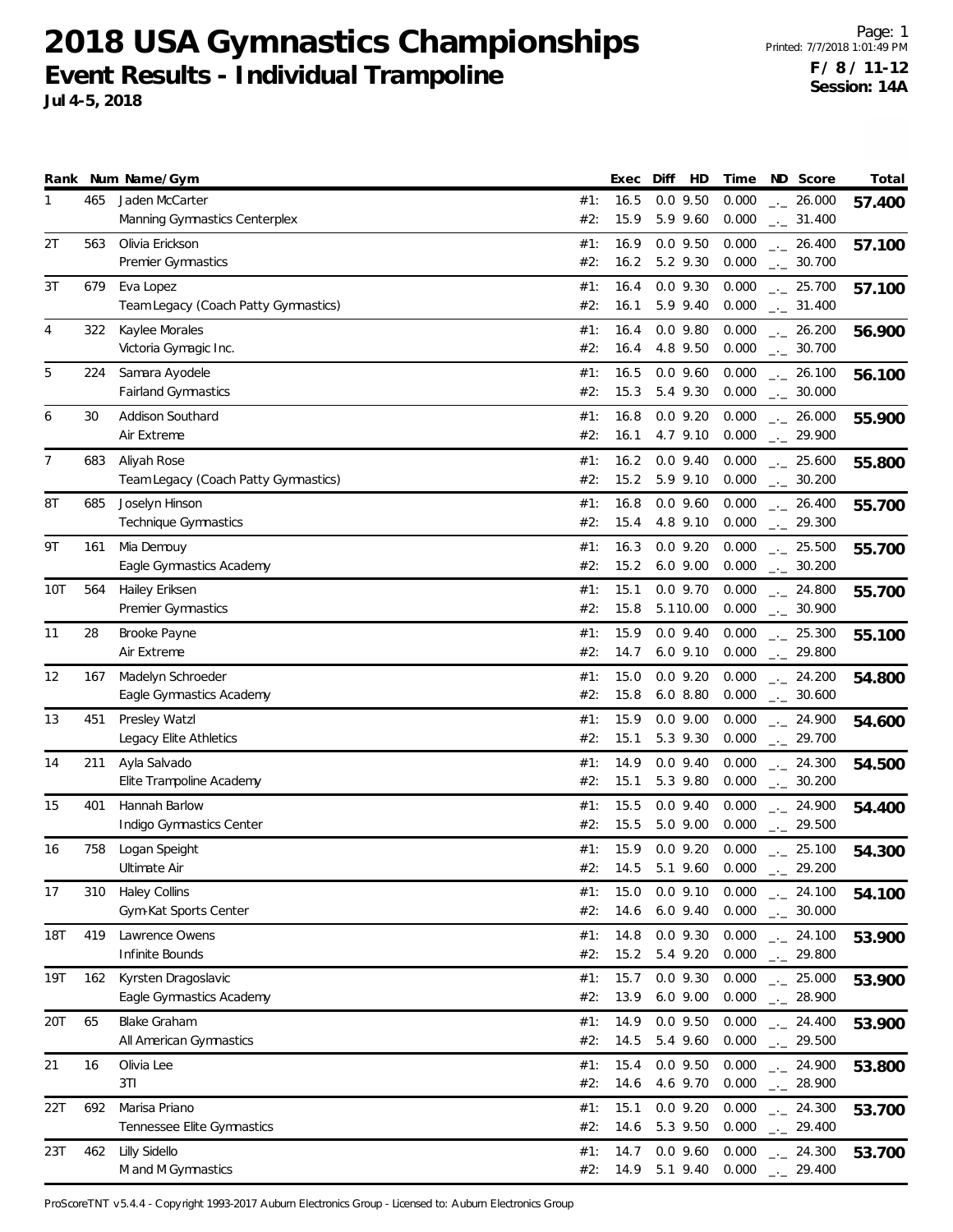Page: 2 Printed: 7/7/2018 1:01:50 PM **F / 8 / 11-12 Session: 14A**

| Jul 4-5, 2018 |                            | LVOIII ROSURS THURSIUMU HUINPOINS |  |  |                                                                                  | Session: 14A |
|---------------|----------------------------|-----------------------------------|--|--|----------------------------------------------------------------------------------|--------------|
|               | Rank Num Name/Gym          |                                   |  |  | Exec Diff HD Time ND Score                                                       | Total        |
| 24 777        | Katie Brown<br>Wasatch T&T |                                   |  |  | #1: 15.3 0.0 9.10 0.000 $\frac{1}{2}$ 24.400<br>#2: 14.7 4.7 9.50 0.000 . 28.900 | 53.300       |
|               | 25 626 Abigavle Pelton     |                                   |  |  | $\#1$ : 15.0 0.0 9.60 0.000 24.600 53.200                                        |              |

|     |     | Wasatch T&T                              | #2:        | 14.7         | 4.7 9.50               | 0.000          | $-28.900$              |        |
|-----|-----|------------------------------------------|------------|--------------|------------------------|----------------|------------------------|--------|
| 25  | 626 | Abigayle Pelton                          | #1:        | 15.0         | $0.0$ 9.60             | 0.000          | $-24.600$              | 53.200 |
|     |     | Sonshine Gymnastics                      | #2:        | 14.5         | 5.0 9.10               | 0.000          | $-28.600$              |        |
| 26T | 471 | Georgia Cappas                           | #1:        | 15.0         | $0.0$ 9.00             | 0.000          | $-24.000$              | 53.000 |
|     |     | Midwest Training                         | #2:        | 14.3         | 5.2 9.50               | 0.000          | $-29.000$              |        |
| 27T | 404 | <b>Brielle Epstein</b>                   | #1:        | 14.3         | $0.0$ 9.30             | 0.000          | $-23.600$              | 53.000 |
|     |     | Indigo Gymnastics Center                 | #2:        | 14.9         | 5.0 9.50               | 0.000          | $-29.400$              |        |
|     | 11  | Anna Grace Blassingame                   |            | 14.1         | $0.0$ 9.50             | 0.000          |                        |        |
| 28  |     | 3TI                                      | #1:<br>#2: | 14.7         | 5.2 9.30               | 0.000          | $-23.600$<br>$-29.200$ | 52.800 |
|     |     |                                          |            |              |                        |                |                        |        |
| 29T | 359 | Arianna Goelzer                          | #1:        | 14.4         | $0.0$ 9.30             | 0.000          | $\frac{1}{2}$ 23.700   | 52.700 |
|     |     | Gleasons Gymnastic School                | #2:        | 14.6         | 5.1 9.30               | 0.000          | $-29.000$              |        |
| 30T | 137 | McKayla Ruhland                          | #1:        | 14.8         | $0.0$ 9.50             | 0.000          | $-24.300$              | 52.700 |
|     |     | Dynamic Gymnastics                       | #2:        | 13.7         | 5.3 9.40               | 0.000          | $-28.400$              |        |
| 31  | 436 | Kylie Binger                             | #1:        | 13.7         | $0.0$ 9.50             | 0.000          | $-23.200$              | 52.600 |
|     |     | Kansas City Trampoline Club              | #2:        | 13.9         | 6.0 9.50               | 0.000          | $-29.400$              |        |
| 32T | 555 | Jessie Hankins                           | #1:        | 14.1         | $0.0$ $9.00$           | 0.000          | $\frac{1}{2}$ 23.100   | 52.100 |
|     |     | Premier Athletics Knoxville              | #2:        | 15.5         | 4.3 9.20               | 0.000          | $-29.000$              |        |
| 33T | 395 | Ruthie Parham                            | #1:        | 15.4         | $0.0$ 9.10             | 0.000          | $-24.500$              | 52.100 |
|     |     | <b>High Energy Gymnastix</b>             | #2:        | 12.1         | 6.0 9.50               | 0.000          | $-27.600$              |        |
| 34  | 483 | Amanda Abraham                           | #1:        | 14.0         | $0.0$ 9.30             | 0.000          | $-23.300$              | 51.900 |
|     |     | Mills Gymnastics USA                     | #2:        | 13.8         | 5.3 9.50               | 0.000          | $-28.600$              |        |
| 35T | 336 | Margaux Bonutti                          | #1:        | 15.2         | $0.0$ 9.00             | 0.000          | $-24.200$              |        |
|     |     | The Gymnastics Revolution                | #2:        | 14.3         | 4.2 9.10               | 0.000          | $-27.600$              | 51.800 |
|     |     |                                          |            |              |                        |                |                        |        |
| 36T | 588 | Chloe Russell                            | #1:<br>#2: | 14.1<br>13.2 | $0.0$ 9.70<br>5.1 9.70 | 0.000<br>0.000 | $-23.800$              | 51.800 |
|     |     | Seattle Gymnastics-Ballard               |            |              |                        |                | $\frac{1}{2}$ 28.000   |        |
| 37  | 366 | Alanah Dugar                             | #1:        | 13.7         | 0.08.50                | 0.000          | $\frac{1}{2}$ 22.200   | 51.600 |
|     |     | Hangtime TNT                             | #2:        | 14.9         | 5.3 9.20               | 0.000          | $-29.400$              |        |
| 38  | 92  | Sophia Shirshov                          | #1:        | 14.7         | $0.0$ 9.20             | 0.000          | $-23.900$              | 51.100 |
|     |     | Airborn Xtreme                           | #2:        | 13.2         | 5.2 8.80               | 0.000          | $-27.200$              |        |
| 39  | 414 | Olivia Stecky                            | #1:        | 13.7         | $0.0$ 9.30             | 0.000          | $-23.000$              | 50.800 |
|     |     | Indigo Gymnastics Center                 | #2:        | 13.6         | 4.3 9.90               | 0.000          | $\frac{1}{2}$ 27.800   |        |
| 40  | 244 | Marisa Cauble                            | #1:        | 13.8         | $0.0$ 9.30             | 0.000          | $\frac{1}{2}$ 23.100   | 50.500 |
|     |     | Flip Force Gymnastics LLC                | #2:        | 13.4         | 4.6 9.40               | 0.000          | $-27.400$              |        |
| 41  | 473 | Brooklyn Majka                           | #1:        | 14.4         | $0.0$ 9.20             | 0.000          | $-23.600$              | 50.400 |
|     |     | Midwest Training                         | #2:        | 13.6         | 4.4 8.80               | 0.000          | $-26.800$              |        |
| 42  | 818 | Alyssa Potorti                           | #1:        | 13.8         | $0.0$ 9.40             | 0.000          | $-23.200$              | 50.200 |
|     |     | Westminster School of Gymnastics and Che | #2:        | 13.1         | 4.7 9.20               | 0.000          | $-27.000$              |        |
| 43  | 138 | Harmony Sanderson                        | #1:        | 13.7         | $0.0$ $9.00$           | 0.000          | $-22.700$              |        |
|     |     | Dynamic Gymnastics                       | #2:        | 13.1         | 4.9 9.30               | 0.000          | $-27.300$              | 50.000 |
|     |     |                                          |            |              |                        |                |                        |        |
| 44  | 687 | Julia Petz                               | #1:        | 14.1         | $0.0$ 9.50             | 0.000          | $-23.600$              | 48.300 |
|     |     | Technique Gymnastics                     | #2:        | 12.1         | 4.1 8.50               | 0.000          | $\frac{1}{2}$ 24.700   |        |
| 45  | 221 | Claire Schaefer                          | #1:        | 12.6         | 0.08.40                | 0.000          | $-21.000$              | 48.200 |
|     |     | <b>Everest Gymnastics</b>                | #2:        | 13.7         | 4.2 9.30               | 0.000          | $-27.200$              |        |
| 46  | 644 | Devyn Deljoo                             | #1:        | 8.9          | 0.05.70                | 0.000          | $-14.600$              | 43.200 |
|     |     | Stingray TNT Marietta                    | #2:        | 14.7         | 5.0 8.90               | 0.000          | 28.600                 |        |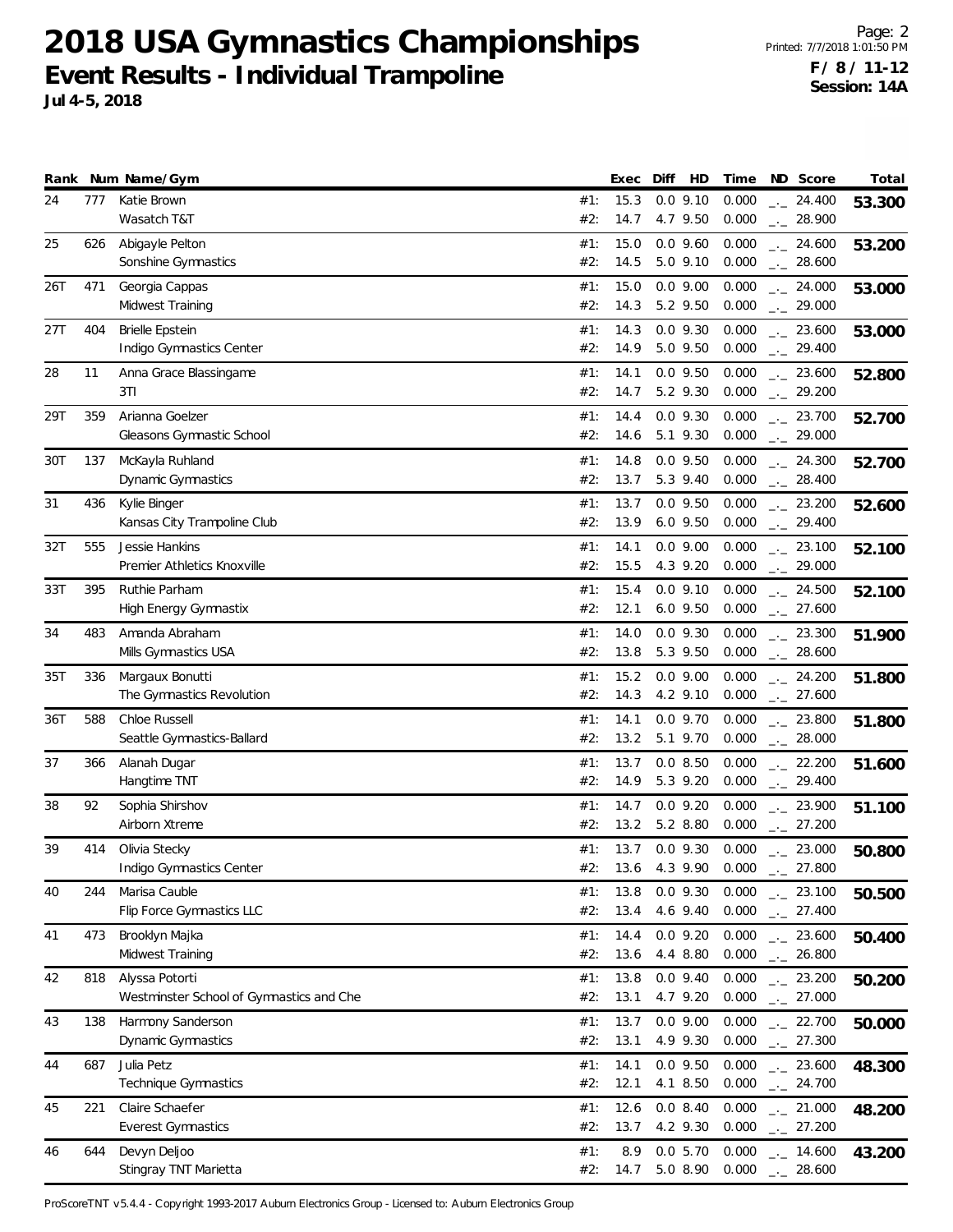|  | 47 61 Caroline Younge         |  |  | #1: 14.5  0.0  9.60  0.000  __  24.100  41.000 |  |
|--|-------------------------------|--|--|------------------------------------------------|--|
|  | Airborne Gymnastics and Dance |  |  | #2: 8.1 3.3 5.50 0.000 . 16.900                |  |
|  | 48 374 Zoe Matsuki            |  |  | #1: 2.7 0.0 1.80 0.000 $-$ 4.500 34.900        |  |
|  | Hawaii Trampoline & Tumbling  |  |  | #2: 15.0 6.0 9.40 0.000 . 30.400               |  |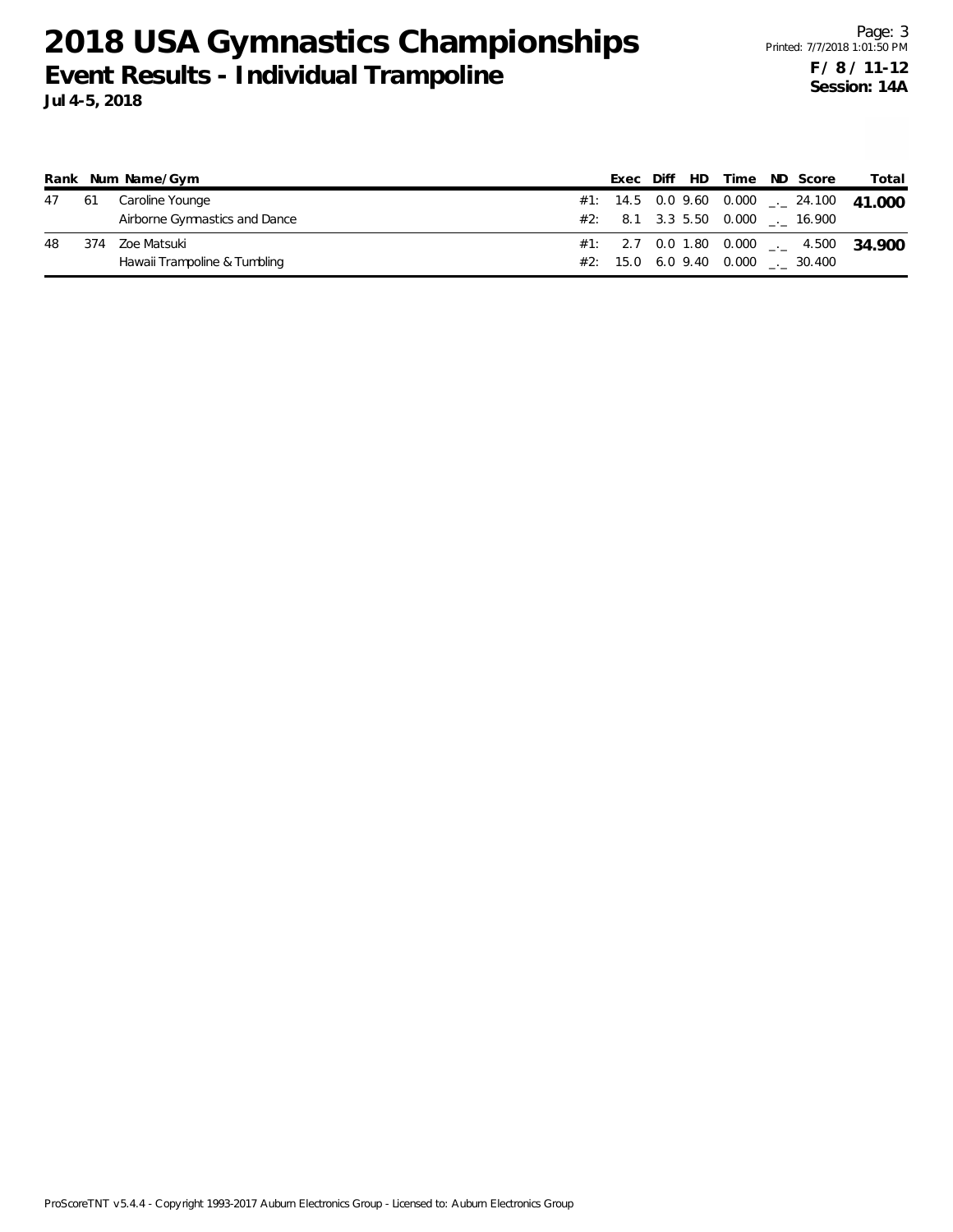Page: 1 Printed: 7/7/2018 9:10:20 AM **M / 8 / 11-12 Session: 13B**

**Jul 4-5, 2018**

|                |     | Rank Num Name/Gym          |     | Exec | Diff | HD           | Time  |                             | ND Score             | Total  |
|----------------|-----|----------------------------|-----|------|------|--------------|-------|-----------------------------|----------------------|--------|
| $\mathbf{1}$   | 320 | Noah Lowry                 | #1: | 17.5 |      | $0.0$ 9.30   | 0.000 |                             | $-26.800$            | 58.600 |
|                |     | Victoria Gymagic Inc.      | #2: | 16.4 |      | $6.0$ $9.40$ | 0.000 |                             | $-2$ 31.800          |        |
| $\overline{2}$ | 657 | <b>Dillon Miller</b>       | #1: | 16.2 |      | $0.0$ $9.80$ | 0.000 |                             | $\frac{1}{2}$ 26.000 | 56.300 |
|                |     | <b>T&amp;T Express</b>     | #2: | 15.1 |      | 5.5 9.70     | 0.000 |                             | $\frac{1}{2}$ 30.300 |        |
| 3              | 223 | <b>Bisrat Aleligne</b>     | #1: | 16.4 |      | $0.0$ $9.50$ | 0.000 |                             | $-25.900$            | 55.800 |
|                |     | <b>Fairland Gymnastics</b> | #2: | 15.1 |      | 5.4 9.40     | 0.000 |                             | $-29.900$            |        |
| 4              | 416 | Will Cockrill              | #1: | 14.2 |      | $0.0$ 9.40   | 0.000 |                             | $-23.600$            | 55.000 |
|                |     | Infinite Bounds            | #2: | 15.9 |      | 5.9 9.60     | 0.000 |                             | $-2$ 31.400          |        |
| 5              | 700 | Gabriel Johnson            | #1: | 16.3 |      | 0.08.70      | 0.000 |                             | $-25.000$            | 54.800 |
|                |     | The Flip Shop              | #2: | 14.7 |      | 5.9 9.20     | 0.000 |                             | $-29.800$            |        |
| 6              | 255 | Brennan Landerkin          | #1: | 15.1 |      | $0.0$ 9.70   | 0.000 |                             | $\frac{1}{2}$ 24.800 | 54.600 |
|                |     | M-BC Flip Over             | #2: | 15.0 |      | 5.1 9.70     | 0.000 |                             | $-29.800$            |        |
| 7              | 335 | Dylan Stringer             | #1: | 15.6 |      | $0.0$ 9.40   | 0.000 |                             | $-25.000$            | 53.600 |
|                |     | Gymnast Factory            | #2: | 14.5 |      | 5.3 8.80     | 0.000 |                             | $\frac{1}{2}$ 28.600 |        |
| 8              | 215 | Steven Shnitkind           | #1: | 15.3 |      | $0.0$ 9.30   | 0.000 |                             | $-24.600$            | 53.300 |
|                |     | Elite Trampoline Academy   | #2: | 15.1 |      | 4.1 9.50     | 0.000 |                             | $-28.700$            |        |
| 9              | 575 | Stephen Pryor              | #1: | 14.7 |      | $0.0$ 9.40   | 0.000 |                             | $-24.100$            | 52.600 |
|                |     | Roots Gymnastics Center    | #2: | 14.2 |      | 5.0 9.30     | 0.000 |                             | $-28.500$            |        |
| 10T            | 202 | James Lio                  | #1: | 15.0 |      | $0.0$ $9.50$ | 0.000 |                             | $-24.500$            | 52.500 |
|                |     | Elite Trampoline Academy   | #2: | 14.1 |      | 4.6 9.30     | 0.000 |                             | $-28.000$            |        |
| 11T            | 600 | Amare Anderson             | #1: | 15.7 |      | $0.0$ 9.20   | 0.000 |                             | $-24.900$            | 52.500 |
|                |     | Silver Stars Gymnastics    | #2: | 13.3 |      | 5.2 9.10     | 0.000 |                             | $-27.600$            |        |
| 12             | 77  | Ben Fisher                 | #1: | 13.7 |      | 0.0 8.90     | 0.000 |                             | $-22.600$            | 52.400 |
|                |     | Amplify Gymnastics         | #2: | 15.0 |      | 5.2 9.60     | 0.000 |                             | $-29.800$            |        |
| 13             | 340 | Aaron Edelman              | #1: | 13.4 |      | 0.0 8.00     | 0.000 |                             | $\frac{1}{2}$ 21.400 | 52.300 |
|                |     | Gymnastics Du Sol          | #2: | 15.2 |      | 6.0 9.70     | 0.000 |                             | $-2.30.900$          |        |
| 14             | 637 | Koa Luu                    | #1: | 14.3 |      | $0.0$ 9.40   | 0.000 |                             | $-23.700$            | 52.000 |
|                |     | <b>Stars Gymnastics</b>    | #2: | 14.4 |      | 4.5 9.40     | 0.000 |                             | $-28.300$            |        |
| 15             | 238 | Aidan Dillon               | #1: | 14.7 |      | $0.0$ $9.10$ | 0.000 |                             | $-23.800$            | 51.500 |
|                |     | Flip Force Gymnastics      | #2: | 13.0 |      | 5.9 8.80     | 0.000 |                             | $-27.700$            |        |
| 16             | 389 | Asher Little               | #1: | 15.4 |      | $0.0$ 9.30   |       | 0.000 -2.0 22.700           |                      | 50.700 |
|                |     | High Altitude              | #2: | 13.9 |      | 4.6 9.50     | 0.000 |                             | $-28.000$            |        |
| 17             | 337 | Alexander Day              | #1: | 15.1 |      | $0.0$ 9.20   | 0.000 |                             | $-24.300$            | 29.900 |
|                |     | The Gymnastics Revolution  | #2: | 2.7  |      | $1.0$ 1.90   | 0.000 | $\rightarrow$ $\rightarrow$ | 5.600                |        |
|                |     |                            |     |      |      |              |       |                             |                      |        |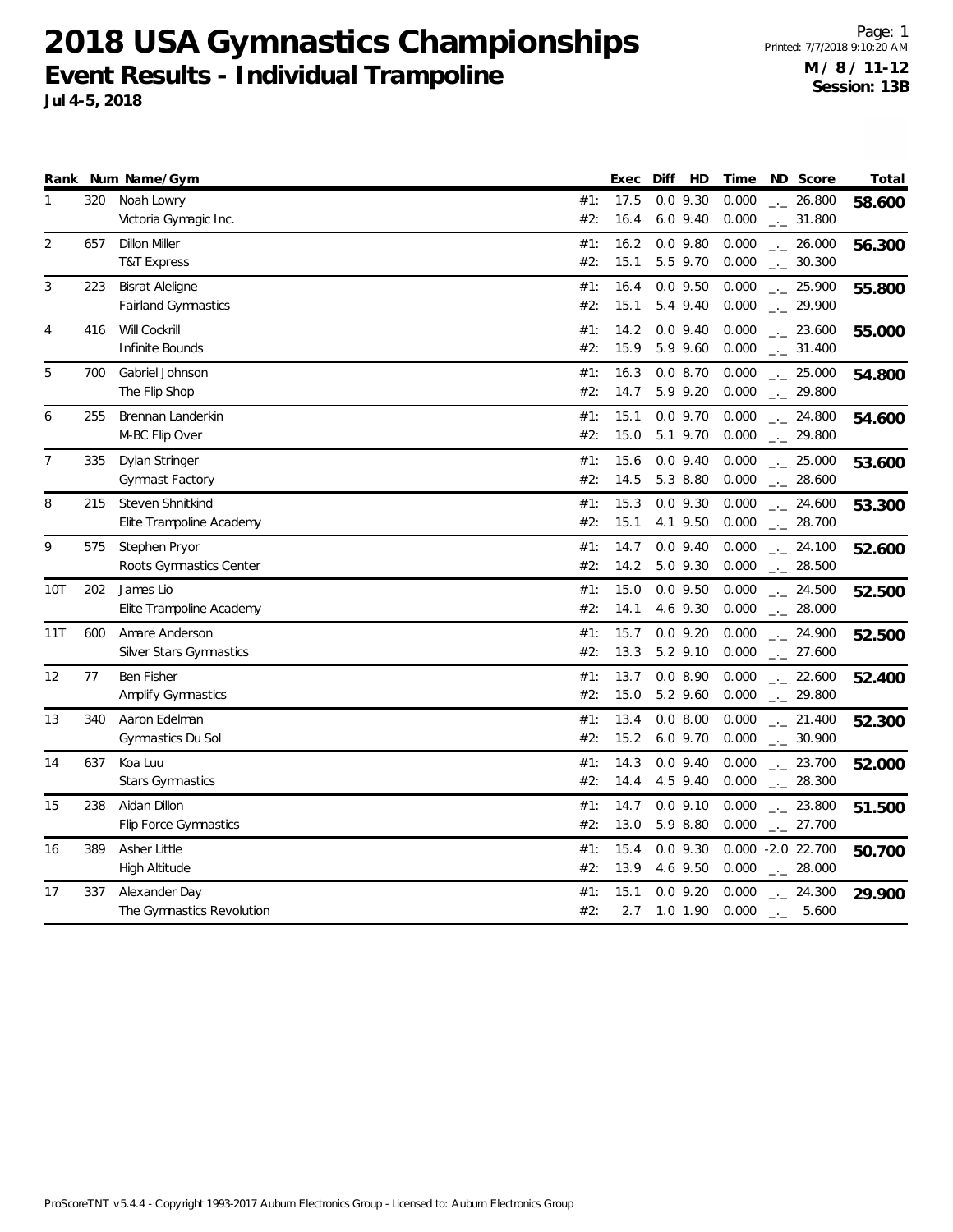Page: 1 Printed: 7/7/2018 9:10:16 AM **F / 8 / 13-14 Session: 13A**

**Jul 4-5, 2018**

|                |     | Rank Num Name/Gym                               |            | Exec         | Diff | HD                         | Time           | ND Score                     | Total  |
|----------------|-----|-------------------------------------------------|------------|--------------|------|----------------------------|----------------|------------------------------|--------|
| 1              | 551 | Emanuela Alii<br>Premier Athletics Knoxville    | #1:<br>#2: | 16.7<br>16.3 |      | $0.0$ 9.20<br>5.9 9.10     | 0.000<br>0.000 | $0.0$ 25.900<br>$0.0$ 31.300 | 57.200 |
| $\overline{2}$ | 155 | Sadie Bridge<br>Eagle Gymnastics Academy        | #1:<br>#2: | 16.5<br>16.2 |      | $0.0$ 9.00<br>5.9 9.50     | 0.000<br>0.000 | $0.0$ 25.500<br>0.0 31.600   | 57.100 |
| 3              | 200 | Danielle Ingle<br>Elite Trampoline Academy      | #1:<br>#2: | 16.8<br>15.8 |      | $0.0$ 9.40<br>5.5 9.40     | 0.000<br>0.000 | 0.026.200<br>0.0 30.700      | 56.900 |
| 4T             | 804 | Ava Haley<br>World Elite                        | #1:<br>#2: | 17.0<br>16.7 |      | 0.0 8.50<br>4.7 9.40       | 0.000<br>0.000 | $0.0$ 25.500<br>$0.0$ 30.800 | 56.300 |
| 5T             | 449 | Adison Savage<br>Legacy Elite Athletics         | #1:<br>#2: | 16.7<br>16.3 |      | 0.08.90<br>5.3 9.10        | 0.000<br>0.000 | $-25.600$<br>0.0 30.700      | 56.300 |
| 6              | 22  | Francesca Mathurin<br><b>Acrotex Gymnastics</b> | #1:<br>#2: | 15.8<br>16.8 |      | $0.0$ 9.10<br>5.3 9.20     | 0.000<br>0.000 | 0.0 24.900<br>0.0 31.300     | 56.200 |
| 7              | 23  | Amber McMillin<br><b>Acrotex Gymnastics</b>     | #1:<br>#2: | 16.7<br>16.1 |      | 0.0 8.90<br>5.3 9.10       | 0.000<br>0.000 | $0.0$ 25.600<br>$0.0$ 30.500 | 56.100 |
| 8              | 31  | Hannah Tidwell<br>Air Extreme                   | #1:<br>#2: | 16.4<br>15.0 |      | $0.0$ 9.50<br>$6.0$ $9.10$ | 0.000<br>0.000 | 0.0 25.900<br>$0.0$ 30.100   | 56.000 |
| 9              | 157 | Shelby Cannon<br>Eagle Gymnastics Academy       | #1:<br>#2: | 16.5<br>15.9 |      | $0.0$ $9.00$<br>$6.0$ 8.40 | 0.000<br>0.000 | $0.0$ 25.500<br>0.0 30.300   | 55.800 |
| 10             | 170 | Grace Smith<br>Eagle Gymnastics Academy         | #1:<br>#2: | 15.9<br>15.3 |      | $0.0$ 9.20<br>5.9 9.30     | 0.000<br>0.000 | 0.025.100<br>$0.0$ 30.500    | 55.600 |
| 11             | 424 | Charlotte Laycock<br><b>Integrity Athletics</b> | #1:<br>#2: | 16.1<br>14.7 |      | $0.0$ 9.30<br>5.9 9.50     | 0.000<br>0.000 | $0.0$ 25.400<br>$0.0$ 30.100 | 55.500 |
| 12             | 409 | Amanda Long<br>Indigo Gymnastics Center         | #1:<br>#2: | 15.7<br>15.1 |      | $0.0$ 9.10<br>$6.0$ $9.20$ | 0.000<br>0.000 | 0.0 24.800<br>$0.0$ 30.300   | 55.100 |
| 13             | 629 | Lindsay Gewirtz<br>Springtime T&T               | #1:<br>#2: | 16.2<br>15.3 |      | $0.0$ $9.10$<br>5.2 9.20   | 0.000<br>0.000 | $0.0$ 25.300<br>0.0 29.700   | 55.000 |
| 14             | 739 | Jazzlyn Smith<br>Tumble Tech                    | #1:<br>#2: | 16.1<br>15.7 |      | 0.08.40<br>5.3 9.30        | 0.000<br>0.000 | $0.0$ 24.500<br>$0.0$ 30.300 | 54.800 |
| 15             | 488 | Jule Doellman<br><b>MJM Studios</b>             | #1:<br>#2: | 15.9<br>15.3 |      | $0.0$ 9.20<br>5.4 8.70     | 0.000<br>0.000 | 0.025.100<br>$0.0$ 29.400    | 54.500 |
| 16             | 250 | Sierra Lebrecht<br>Flip Force Gymnastics LLC    | #1:<br>#2: | 15.5<br>15.9 |      | $0.0$ $9.10$<br>4.7 9.20   | 0.000<br>0.000 | $0.0$ 24.600<br>0.0 29.800   | 54.400 |
| 17T            | 191 | Heidi Midkiff<br>eNeRGyKidz                     | #1:<br>#2: | 16.1<br>15.2 |      | $0.0$ 9.30<br>5.0 8.70     | 0.000<br>0.000 | $0.0$ 25.400<br>0.0 28.900   | 54.300 |
| 18T            | 623 | Sage Duggin<br>Sonshine Gymnastics              | #1:<br>#2: | 15.7<br>15.1 |      | $0.0$ $9.10$<br>5.3 9.10   | 0.000<br>0.000 | $0.0$ 24.800<br>0.0 29.500   | 54.300 |
| 19T            | 542 | Sophia Egert<br>Park Avenue Gymnastics          | #1:<br>#2: | 15.4<br>14.8 |      | $0.0$ 9.10<br>6.0 8.90     | 0.000<br>0.000 | 0.0 24.500<br>0.0 29.700     | 54.200 |
| 20T            | 27  | Nevaeh McDougal<br>Air Extreme                  | #1:<br>#2: | 15.7<br>14.3 |      | $0.0$ 9.00<br>6.0 9.20     | 0.000<br>0.000 | 0.0 24.700<br>0.0 29.500     | 54.200 |
| 21             | 815 | Madison Tchinski<br>World Elite                 | #1:<br>#2: | 15.7<br>15.1 |      | $0.0$ 9.10<br>4.7 9.40     | 0.000<br>0.000 | 0.0 24.800<br>0.029.200      | 54.000 |
| 22T            | 448 | Cortlin Cox<br>Legacy Elite Athletics           | #1:<br>#2: | 15.5<br>15.7 |      | 0.0 8.60<br>5.3 8.80       | 0.000<br>0.000 | $0.0$ 24.100<br>$0.0$ 29.800 | 53.900 |
| 23T            | 452 | Ivy Allen<br>Let It Shine Gymnastics            | #1:<br>#2: | 14.9<br>15.6 |      | $0.0$ $9.00$<br>5.0 9.40   | 0.000<br>0.000 | 0.0 23.900<br>0.0 30.000     | 53.900 |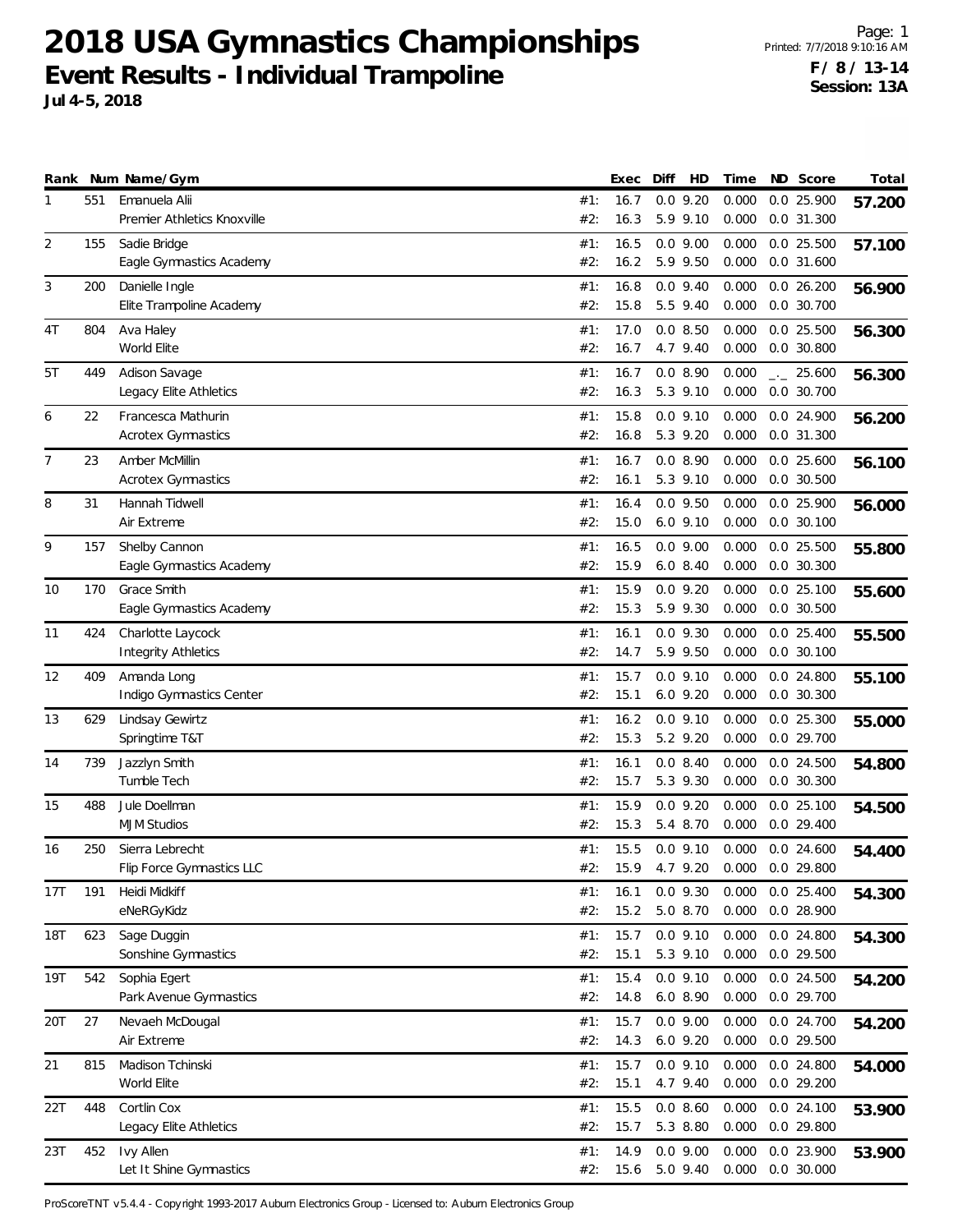Page: 2 Printed: 7/7/2018 9:10:16 AM **F / 8 / 13-14 Session: 13A**

**Jul 4-5, 2018**

|     |     | Rank Num Name/Gym                                 |            | Exec         | Diff | HD                           | Time                          | ND Score                     | Total  |
|-----|-----|---------------------------------------------------|------------|--------------|------|------------------------------|-------------------------------|------------------------------|--------|
| 24  | 173 | Merit Walker                                      | #1:        | 15.6         |      | 0.08.80<br>5.3 8.60          | 0.000                         | $0.0$ 24.400<br>$0.0$ 29.100 | 53.500 |
| 25T | 63  | Eagle Gymnastics Academy<br>Brooklyn Bentley      | #2:<br>#1: | 15.2<br>15.4 |      | 0.08.80                      | 0.000<br>0.000                | 0.024.200                    |        |
|     |     | All American Gymnastics                           | #2:        | 15.0         |      | 5.0 9.10                     | 0.000                         | 0.0 29.100                   | 53.300 |
| 26T | 351 | Rylie McCulloch                                   | #1:        | 15.4         |      | $0.0$ 9.10                   | 0.000                         | 0.0 24.500                   | 53.300 |
|     |     | <b>Gypsy Flyers</b>                               | #2:        | 13.6         |      | 5.9 9.30                     | 0.000                         | $0.0$ 28.800                 |        |
| 27  | 128 | Sarah Fila                                        | #1:        | 16.1         |      | $0.0$ 9.40                   | 0.000                         | $0.0$ 25.500                 | 53.100 |
|     |     | Dulles Gymnastics Academy                         | #2:        | 13.9         |      | 4.8 8.90                     | 0.000                         | $0.0$ 27.600                 |        |
| 28  | 461 | Taryn Andersen<br>M and M Gymnastics              | #1:<br>#2: | 14.3<br>14.6 |      | $0.0$ 9.70<br>5.0 9.40       | 0.000<br>0.000                | $0.0$ 24.000<br>0.029.000    | 53.000 |
| 29  | 447 | Emily Corbett                                     | #1:        | 14.4         |      | $0.0$ $9.10$                 | 0.000                         | $0.0$ 23.500                 | 52.700 |
|     |     | Legacy Elite Athletics                            | #2:        | 15.2         |      | 5.3 8.70                     | 0.000                         | 0.029.200                    |        |
| 30T | 33  | Kiley Emerling                                    | #1:        | 14.8         |      | $0.0$ 9.00                   | 0.000                         | 0.0 23.800                   | 52.600 |
|     |     | Air Sports                                        | #2:        | 14.9         |      | 5.0 8.90                     | 0.000                         | $0.0$ 28.800                 |        |
| 31T | 257 | Josephine Mesich                                  | #1:        | 14.4         |      | $0.0$ $9.50$                 | 0.000                         | 0.0 23.900                   | 52.600 |
|     |     | M-BC Flip Over                                    | #2:        | 14.4         |      | 5.2 9.10                     | 0.000                         | $0.0$ 28.700                 |        |
| 32T | 558 | Makenna Owens<br>Premier Athletics Knoxville      | #1:<br>#2: | 15.1<br>14.3 |      | $0.0$ 9.00<br>5.0 9.10       | 0.000<br>0.000                | $0.0$ 24.100<br>$0.0$ 28.400 | 52.500 |
| 33T | 693 | Emily Williamson                                  | #1:        | 14.2         |      | $0.0$ 9.20                   | 0.000                         | $0.0$ 23.400                 | 52.500 |
|     |     | Tennessee Elite Gymnastics                        | #2:        | 14.5         |      | 5.3 9.30                     | 0.000                         | $0.0$ 29.100                 |        |
| 34  | 355 | Regan Stefanoni                                   | #1:        | 14.1         |      | $0.0$ 9.20                   | 0.000                         | $0.0$ 23.300                 | 52.300 |
|     |     | <b>Gypsy Flyers</b>                               | #2:        | 13.8         |      | 5.9 9.30                     | 0.000                         | 0.029.000                    |        |
| 35  | 117 | Nicole Wills                                      | #1:        | 15.0         |      | $0.0$ 9.40                   | 0.000                         | $0.0$ 24.400                 | 52.200 |
|     |     | Desert Gymcats                                    | #2:        | 15.1         |      | 4.2 8.50                     | 0.000                         | $0.0$ 27.800                 |        |
| 36  | 761 | Madelynn Perfilio<br>United Sports Academy        | #1:<br>#2: | 14.5<br>13.5 |      | $0.0$ $9.10$<br>$6.0$ $9.00$ | 0.000<br>0.000                | $0.0$ 23.600<br>$0.0$ 28.500 | 52.100 |
| 37T | 701 | Gracie McMahan                                    | #1:        | 15.4         |      | $0.0$ 9.30                   | 0.000                         | 0.0 24.700                   | 52.000 |
|     |     | The Flip Shop                                     | #2:        | 12.9         |      | 5.4 9.00                     | 0.000                         | $0.0$ 27.300                 |        |
| 38T | 76  | Jessalyn Adams                                    | #1:        | 15.2         |      | $0.0$ $9.10$                 | 0.000                         | 0.0 24.300                   | 52.000 |
|     |     | Amplify Gymnastics                                | #2:        | 12.3         |      | 5.9 9.50                     | 0.000                         | $0.0$ 27.700                 |        |
| 39  | 139 | Kaylene Willis                                    | #1:        | 14.7         |      | 0.08.90                      | 0.000                         | $0.0$ 23.600                 | 51.800 |
|     |     | Dynamic Gymnastics                                | #2:        | 13.0         |      | 6.0 9.20                     | 0.000                         | $0.0$ 28.200                 |        |
| 40  | 567 | Sydney Keil<br>Queen City Trampoline and Tumbling | #1:<br>#2: | 15.9<br>16.3 |      | $0.0$ 9.50<br>4.6 9.40       | $0.000 - 4.0 21.400$<br>0.000 | 0.0 30.300                   | 51.700 |
| 41  | 313 | Angelica Soto                                     | #1:        | 14.4         |      | 0.0 8.60                     | 0.000                         | 0.0 23.000                   | 51.400 |
|     |     | Gym-Kat Sports Center                             | #2:        | 13.5         |      | 6.0 8.90                     | 0.000                         | $0.0$ 28.400                 |        |
| 42  | 298 | Brianna Suszynski                                 | #1:        | 13.7         |      | $0.0$ $9.30$                 | 0.000                         | 0.0 23.000                   | 51.200 |
|     |     | Garden State Trampoline Academy                   | #2:        | 14.5         |      | 4.3 9.40                     | 0.000                         | 0.0 28.200                   |        |
| 43  | 627 | Elisha Puckett                                    | #1:        | 15.0         |      | $0.0$ $9.20$                 | 0.000                         | 0.0 24.200                   | 51.100 |
|     |     | Sonshine Gymnastics                               | #2:        | 14.5         |      | 4.3 8.10                     | 0.000                         | 0.026.900                    |        |
| 44  | 181 | Audree Silien<br>Elite World Gymnastics           | #1:<br>#2: | 15.3<br>13.7 |      | $0.0$ 9.10<br>4.3 8.60       | 0.000<br>0.000                | $0.0$ 24.400<br>0.026.600    | 51.000 |
| 45  | 750 | Sabrina Kirk                                      | #1:        | 12.9         |      | 0.08.30                      | 0.000                         | $0.0$ 21.200                 | 50.000 |
|     |     | Texas Tumblers Gymnastics                         | #2:        | 14.6         |      | 5.1 9.10                     | 0.000                         | $0.0$ 28.800                 |        |
| 46  | 136 | Ainslee Ridout                                    | #1:        | 14.9         |      | 0.08.80                      | 0.000                         | 0.0 23.700                   | 49.500 |
|     |     | Dynamic Gymnastics                                | #2:        | 13.3         |      | 4.7 7.80                     | 0.000                         | 0.0 25.800                   |        |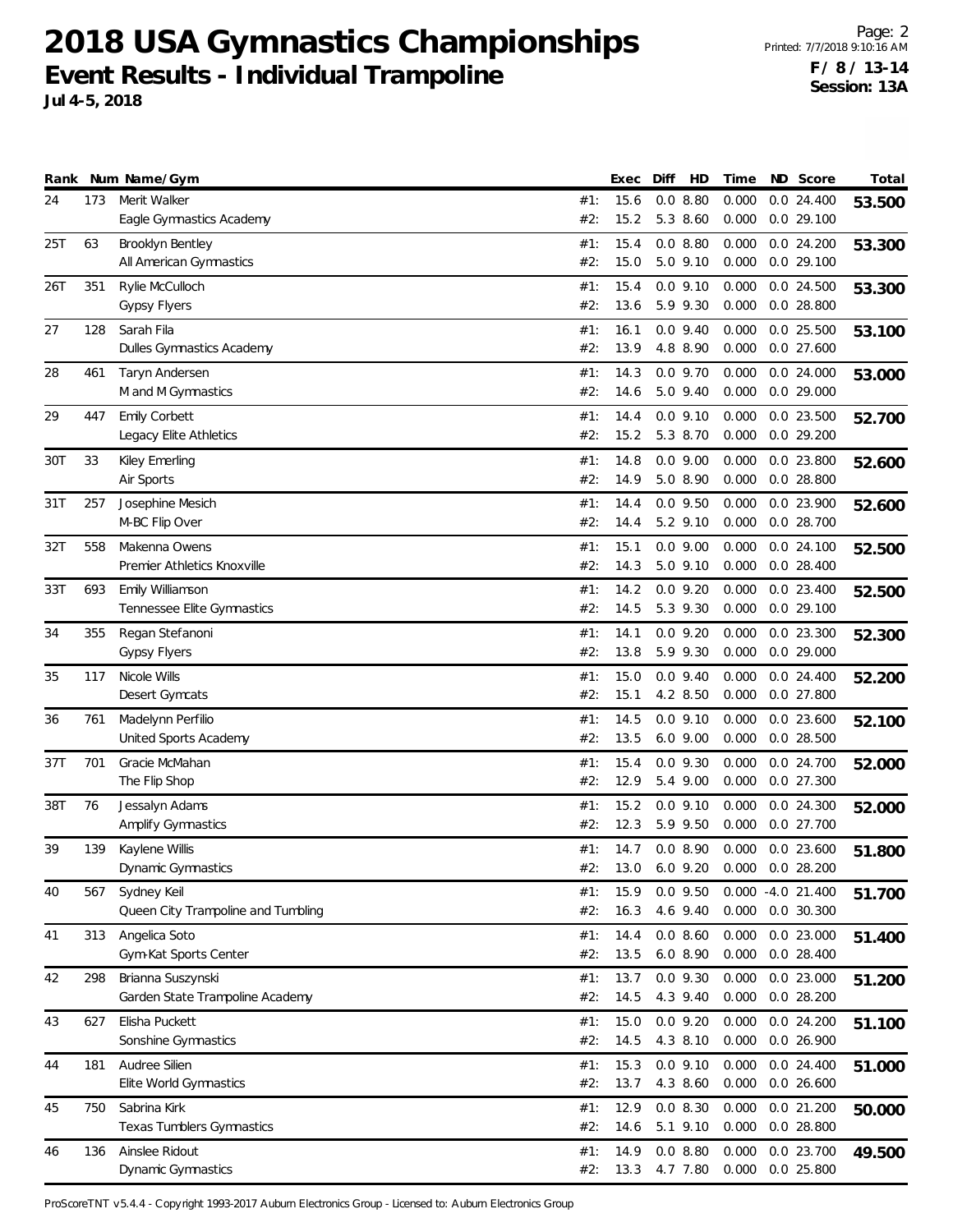| Rank |     | Num Name/Gym                         |     | Exec | Diff        | HD | Time  | ND Score     | Total  |
|------|-----|--------------------------------------|-----|------|-------------|----|-------|--------------|--------|
| 47   | 439 | Amber Birkett                        | #1: | 13.5 | $0.0$ 8.40  |    | 0.000 | 0.0 21.900   | 48.800 |
|      |     | KMC Dance and Gymnastics Center      | #2: | 12.7 | 5.3 8.90    |    | 0.000 | $0.0$ 26.900 |        |
| 48   | 60  | Savannah Wolf                        | #1: | 16.3 | 0.08.50     |    | 0.000 | $0.0$ 24.800 | 45.100 |
|      |     | Airborne Gymnastics and Dance        | #2: | 10.2 | $4.0\,6.10$ |    | 0.000 | $0.0$ 20.300 |        |
| 49   | 49  | Madeline Arnold                      | #1: | 9.9  | 0.06.10     |    | 0.000 | 0.0 16.000   | 44.100 |
|      |     | Airborne Gymnastics and Dance        | #2: | 13.8 | 5.1 9.20    |    | 0.000 | $0.0$ 28.100 |        |
| 50   | 676 | Sophia Johnson                       | #1: | 7.0  | 0.03.50     |    | 0.000 | 0.0 10.500   | 39.300 |
|      |     | Team Legacy (Coach Patty Gymnastics) | #2: | 14.5 | 5.1 9.20    |    | 0.000 | $0.0$ 28.800 |        |
| 51   | 753 | Erica James                          | #1: | 14.1 | $0.0$ 9.10  |    | 0.000 | $0.0$ 23.200 | 38.800 |
|      |     | Ultimate Air                         | #2: | 8.5  | $2.6$ 4.50  |    | 0.000 | 0.0 15.600   |        |
| 52   | 695 | Maysun Whittle                       | #1: | 7.2  | 0.0<br>4.60 |    | 0.000 | 0.0 11.800   | 37.900 |
|      |     | <b>Texas Twisters</b>                | #2: | 13.0 | 4.8 8.30    |    | 0.000 | $0.0$ 26.100 |        |
| 53   | 798 | Linda Chen                           | #1: | 16.8 | $0.0$ 9.10  |    | 0.000 | 0.0 25.900   | 37.800 |
|      |     | World Elite                          | #2: | 6.5  | $1.8$ 3.60  |    | 0.000 | 0.0 11.900   |        |
| 54   | 219 | Amiah Glenn                          | #1: | 4.3  | 0.02.70     |    | 0.000 | 0.0<br>7.000 | 35.100 |
|      |     | <b>Everest Gymnastics</b>            | #2: | 14.7 | 4.3 9.10    |    | 0.000 | $0.0$ 28.100 |        |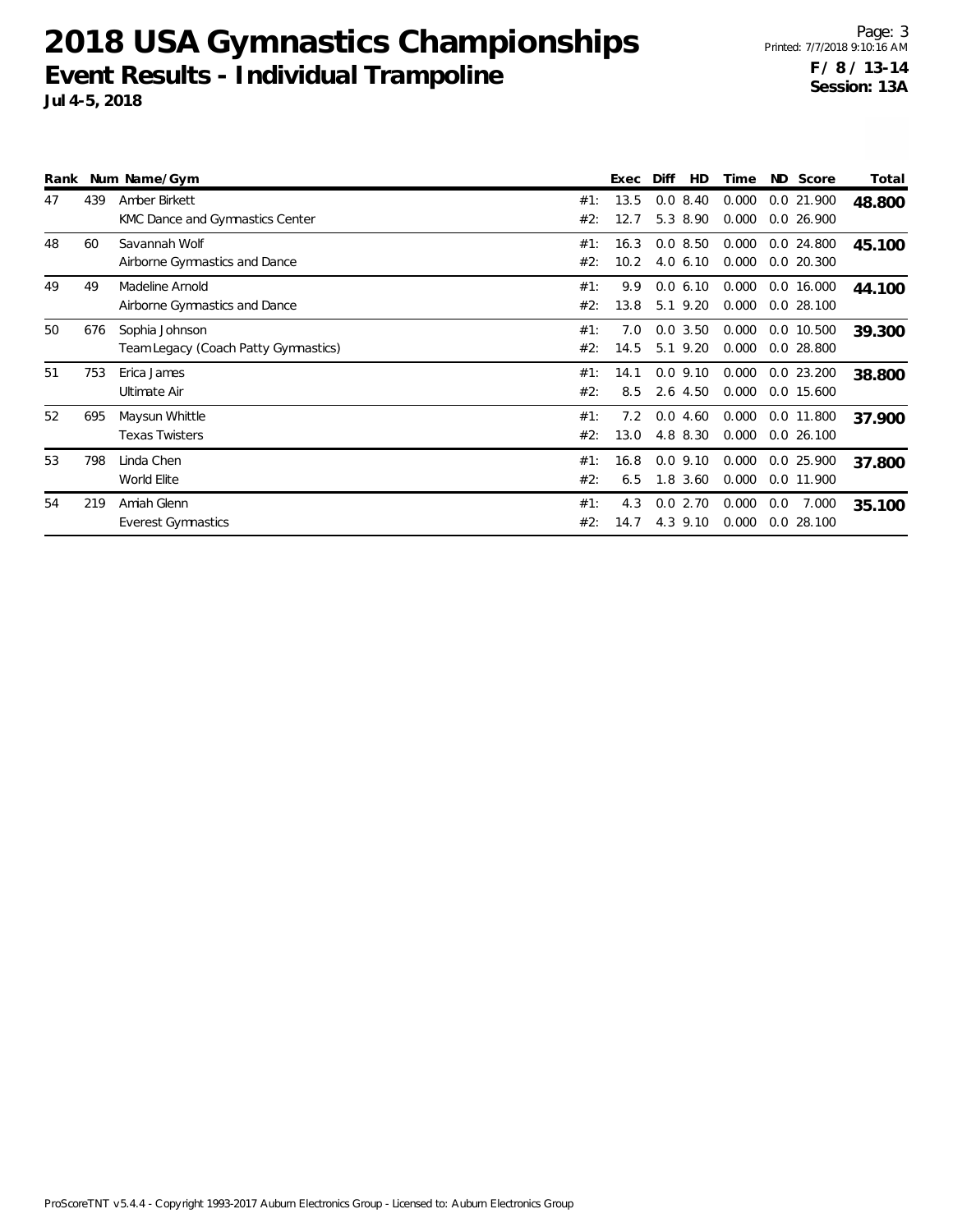Page: 1 Printed: 7/7/2018 10:50:09 AM **M / 8 / 13-14 Session: 13B**

|     |     | Rank Num Name/Gym                                             |            | Exec         | Diff<br>HD                 | Time           | ND Score                                     | Total  |
|-----|-----|---------------------------------------------------------------|------------|--------------|----------------------------|----------------|----------------------------------------------|--------|
| 1   | 827 | Jack Geis<br>Xtreme Gymnastics and Trampoline                 | #1:<br>#2: | 16.5<br>16.0 | $0.0$ $9.30$<br>5.9 9.20   | 0.000<br>0.000 | $-25.800$<br>$\frac{1}{2}$ 31.100            | 56.900 |
| 2   | 561 | Antonio Vowell<br>Premier Athletics Knoxville                 | #1:<br>#2: | 16.5<br>15.8 | $0.0$ 9.20<br>$6.0$ $9.10$ | 0.000<br>0.000 | $\frac{1}{2}$ 25.700<br>$-2$ 30.900          | 56.600 |
| 3   | 432 | <b>Brady Schaller</b><br>J and J Tumbling and Trampoline Team | #1:<br>#2: | 16.1<br>15.6 | $0.0$ 9.30<br>5.2 9.80     | 0.000<br>0.000 | $-25.400$<br>$\frac{1}{2}$ 30.600            | 56.000 |
| 4   | 309 | Matthew Tutela<br>Giguere Gymnastics Inc.                     | #1:<br>#2: | 15.6<br>15.1 | $0.0$ 9.40<br>$6.0$ $9.30$ | 0.000<br>0.000 | $\frac{1}{2}$ 25.000<br>$\frac{1}{2}$ 30.400 | 55.400 |
| 5   | 19  | Roman Alvarez<br><b>Acrotex Gymnastics</b>                    | #1:<br>#2: | 15.7<br>15.0 | $0.0$ $9.50$<br>5.6 9.10   | 0.000<br>0.000 | $-25.200$<br>$-29.700$                       | 54.900 |
| 6   | 367 | Matthew Guedry<br>Hangtime TNT                                | #1:<br>#2: | 16.5<br>14.8 | $0.0$ 9.40<br>4.9 9.10     | 0.000<br>0.000 | $-25.900$<br>$-28.800$                       | 54.700 |
| 7   | 632 | <b>Tristan Scott</b><br>Springtime T&T                        | #1:<br>#2: | 14.7<br>15.7 | $0.0$ 9.40<br>5.0 9.30     | 0.000<br>0.000 | $\frac{1}{2}$ 24.100<br>$\frac{1}{2}$ 30.000 | 54.100 |
| 8T  | 607 | Ethan Zajic<br>Silver Stars Gymnastics                        | #1:<br>#2: | 16.6<br>13.2 | $0.0$ 9.40<br>5.2 9.60     | 0.000<br>0.000 | $-26.000$<br>$-28.000$                       | 54.000 |
| 9Τ  | 135 | Christopher Dunaway<br>Dynamic Gymnastics                     | #1:<br>#2: | 14.8<br>14.1 | $0.0$ 9.60<br>5.9 9.60     | 0.000<br>0.000 | $-24.400$<br>$-29.600$                       | 54.000 |
| 10  | 417 | Mitchell Judge Madden<br>Infinite Bounds                      | #1:<br>#2: | 15.5<br>13.8 | $0.0$ 9.20<br>$6.0$ $9.10$ | 0.000<br>0.000 | $-24.700$<br>$-28.900$                       | 53.600 |
| 11T | 772 | Brandon Mc Lain<br>Wallers GymJam Academy                     | #1:<br>#2: | 14.2<br>14.5 | $0.0$ 9.40<br>5.9 8.70     | 0.000<br>0.000 | $-23.600$<br>$-29.100$                       | 52.700 |
| 12T | 152 | Oliver Strent<br>Dynamite Gymnastics                          | #1:<br>#2: | 14.6<br>13.4 | $0.0$ 9.60<br>$6.0$ $9.10$ | 0.000<br>0.000 | $-24.200$<br>$-28.500$                       | 52.700 |
| 13  | 766 | Aiden Brees<br>Vargas Academy                                 | #1:<br>#2: | 14.7<br>13.7 | $0.0$ 9.10<br>5.9 9.00     | 0.000<br>0.000 | $-23.800$<br>$-28.600$                       | 52.400 |
| 14  | 312 | Cameron Moore<br>Gym-Kat Sports Center                        | #1:<br>#2: | 13.6<br>13.6 | $0.0$ 9.30<br>$6.0$ 9.40   | 0.000<br>0.000 | $-22.900$<br>$-29.000$                       | 51.900 |
| 15  | 338 | Devin Larsen<br>The Gymnastics Revolution                     | #1:<br>#2: | 13.3<br>14.6 | $0.0$ 9.50<br>5.3 9.10     | 0.000<br>0.000 | $-22.800$<br>$-29.000$                       | 51.800 |
| 16  | 259 | Caden Wharton<br>M-BC Flip Over                               | #1:<br>#2: | 14.8<br>12.9 | $0.0$ 9.80<br>4.8 9.40     | 0.000<br>0.000 | $-24.600$<br>$-27.100$                       | 51.700 |
| 17  | 516 | Koda Carslaw<br>Pittsburgh Northstars                         | #1:<br>#2: | 15.3<br>12.5 | 0.08.80<br>5.7 9.30        | 0.000<br>0.000 | $\frac{1}{2}$ 24.100<br>$\frac{1}{2}$ 27.500 | 51.600 |
| 18  | 113 | Andy Vines<br>Stingray Allstars-Cartersville                  | #1:<br>#2: | 14.5<br>11.9 | 0.08.80<br>3.5 7.20        | 0.000<br>0.000 | $-23.300$<br>$-22.600$                       | 45.900 |
| 19  | 646 | Jace Beckwith<br><b>Suncoast Gymnastics Academy</b>           | #1:<br>#2: | 15.7<br>9.6  | 0.08.70<br>3.3 5.10        | 0.000<br>0.000 | $-24.400$<br>$-18.000$                       | 42.400 |
| 20  | 124 | Caden Barley<br>Dulles Gymnastics Academy                     | #1:<br>#2: | 3.3<br>15.5  | 0.0 1.80<br>5.1 9.40       | 0.000<br>0.000 | $-2$ 5.100<br>$\frac{1}{2}$ 30.000           | 35.100 |
| 21  | 72  | <b>Isaac Servantez</b><br>All American Gymnastics             | #1:<br>#2: | 16.2<br>4.4  | $0.0$ 9.30<br>2.0 2.70     | 0.000          | $0.000 - 2.0 23.500$<br>$-2$ 9.100           | 32.600 |

22 376 Nathaniel Good 0.000 \_.\_ **27.300** 9.600 #1: 5.9 0.0 3.70

#2: 8.7 3.4 5.60 0.000 \_\_ 17.700

ProScoreTNT v5.4.4 - Copyright 1993-2017 Auburn Electronics Group - Licensed to: Auburn Electronics Group

Head Over Heels CA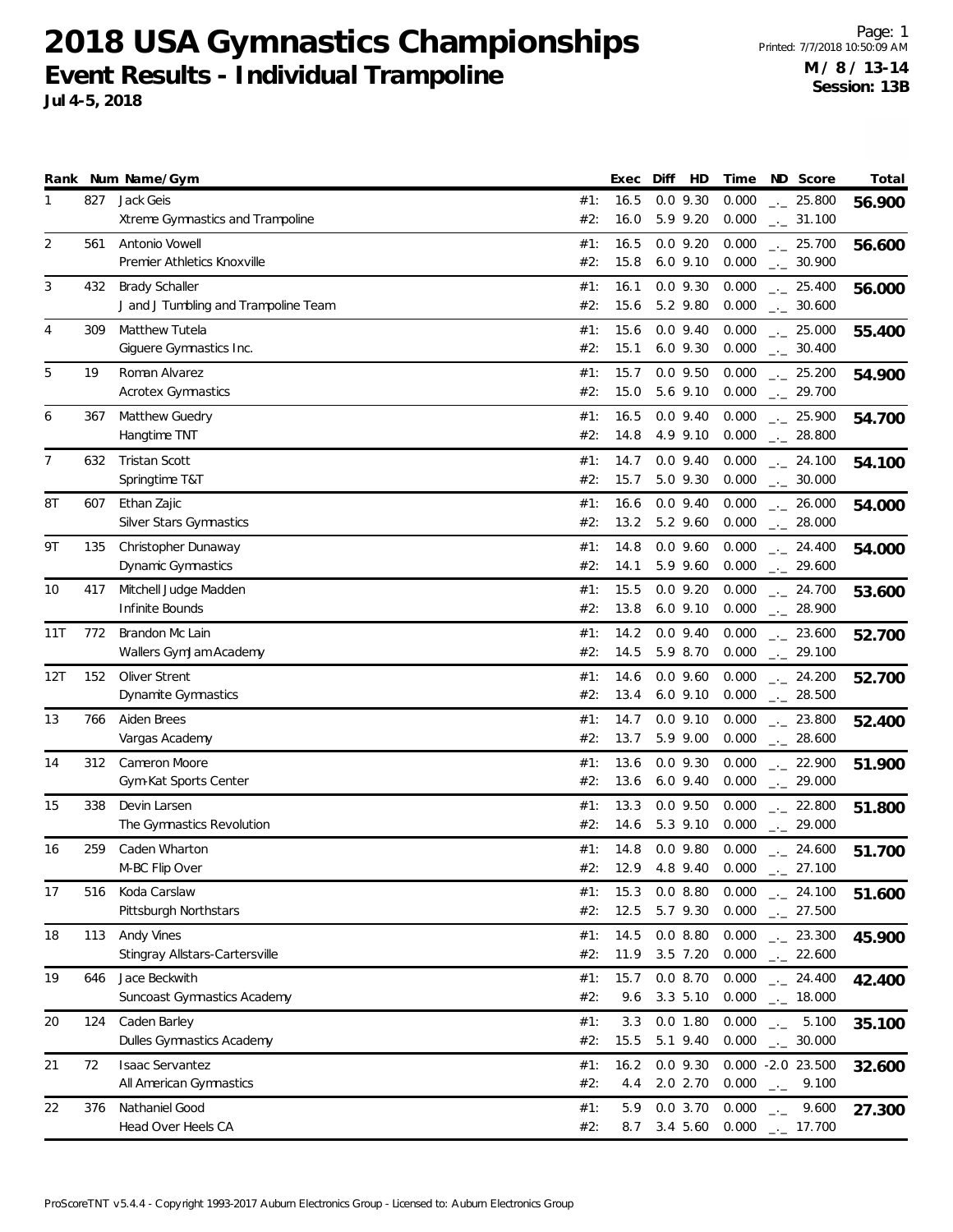Page: 1 Printed: 7/6/2018 12:59:52 PM **F / 8 / 15+ Session: 11A**

|            |     | Rank Num Name/Gym                                      |            | Exec         | Diff | HD                     | Time           | ND Score                   | Total  |
|------------|-----|--------------------------------------------------------|------------|--------------|------|------------------------|----------------|----------------------------|--------|
| 1          | 159 | <b>Bailey Coyle</b>                                    | #1:        | 17.6         |      | $0.0$ 9.50             | 0.000          | 0.027.100                  | 58.100 |
|            |     | Eagle Gymnastics Academy                               | #2:        | 15.4         |      | $6.0$ $9.60$           | 0.000          | $0.0$ 31.000               |        |
| 2          | 707 | Sophie Duesman                                         | #1:        | 16.5         |      | $0.0$ 9.40             | 0.000          | 0.0 25.900                 | 57.800 |
|            |     | The Palaestra                                          | #2:        | 16.7         |      | 5.210.00               | 0.000          | 0.0 31.900                 |        |
| 3          | 260 | Rachel Williams                                        | #1:        | 17.3         |      | $0.0$ 9.60             | 0.000          | 0.0 26.900                 | 57.600 |
|            |     | M-BC Flip Over                                         | #2:        | 16.1         |      | 5.2 9.40               | 0.000          | $0.0$ 30.700               |        |
| 4T         | 331 | Lauren Barrow                                          | #1:        | 16.3         |      | $0.0$ 9.00             | 0.000          | $0.0$ 25.300               | 55.600 |
|            |     | Gymnast Factory                                        | #2:        | 15.2         |      | $6.0$ $9.10$           | 0.000          | $0.0$ 30.300               |        |
| 5T         | 749 | Elise Cawelti                                          | #1:        | 15.3         |      | $0.0$ 9.60             | 0.000          | 0.0 24.900                 | 55.600 |
|            |     | Texas Tumblers Gymnastics                              | #2:        | 15.7         |      | 5.2 9.80               | 0.000          | 0.0 30.700                 |        |
| 6          | 277 | Teyah Longtin                                          | #1:        | 15.9         |      | $0.0$ 9.60             | 0.000          | $0.0$ 25.500               | 55.500 |
|            |     | For the Kidz                                           | #2:        | 15.0         |      | 5.7 9.30               | 0.000          | $0.0$ 30.000               |        |
| 7T         | 245 | Rachael Cronin                                         | #1:        | 15.9         |      | $0.0$ 9.60             | 0.000          | $0.0$ 25.500               | 55.300 |
|            |     | Flip Force Gymnastics LLC                              | #2:        | 15.8         |      | 4.5 9.50               | 0.000          | 0.0 29.800                 |        |
| 8T         | 587 | Hannah Richey                                          | #1:        | 15.8         |      | $0.0$ 9.40             | 0.000          | $0.0$ 25.200               | 55.300 |
|            |     | Seattle Gymnastics-Ballard                             | #2:        | 15.5         |      | 5.1 9.50               | 0.000          | $0.0$ 30.100               |        |
| 9T         | 628 | Eleanor Raskopf                                        | #1:        | 16.5         |      | $0.0$ 9.20             | 0.000          | 0.0 25.700                 | 55.100 |
|            |     | Sonshine Gymnastics                                    | #2:        | 15.3         |      | 5.2 8.90               | 0.000          | $0.0$ 29.400               |        |
| 10T        | 306 | Ryann Hassett                                          | #1:        | 16.5         |      | 0.08.90                | 0.000          | $0.0$ 25.400               | 55.100 |
|            |     | Giguere Gymnastics Inc.                                | #2:        | 14.7         |      | $6.0$ $9.00$           | 0.000          | 0.0 29.700                 |        |
| 11T        | 122 | Araya Meredith                                         | #1:        | 16.6         |      | 0.08.70                | 0.000          | $0.0$ 25.300               | 54.800 |
|            |     | DeVeau's School of Gymnastics                          | #2:        | 15.3         |      | 5.0 9.20               | 0.000          | 0.0 29.500                 |        |
| 12T        | 440 | Kiara Kloss                                            | #1:        | 15.4         |      | $0.0$ 9.10             | 0.000          | $0.0$ 24.500               | 54.800 |
|            |     | KMC Dance and Gymnastics Center                        | #2:        | 15.5         |      | 5.3 9.50               | 0.000          | $0.0$ 30.300               |        |
| 13         | 285 | Kristine Pietrelli                                     | #1:        | 15.7         |      | 0.08.90                | 0.000          | $0.0$ 24.600               | 54.700 |
|            |     | <b>G-Force Gymnastics</b>                              | #2:        | 15.0         |      | $6.0$ $9.10$           | 0.000          | $0.0$ 30.100               |        |
| 14         | 42  | Kendell Brown                                          | #1:        | 16.3         |      | 0.08.80                | 0.000          | $0.0$ 25.100               | 54.400 |
|            |     | Airbenders                                             | #2:        | 14.5         |      | 5.9 8.90               | 0.000          | $0.0$ 29.300               |        |
| 15         | 90  | Natalie Morris                                         | #1:        | 15.8         |      | $0.0$ 9.20             | 0.000          | $0.0$ 25.000               |        |
|            |     | Above The Bar Athletics                                | #2:        | 14.7         |      | 5.4 9.20               | 0.000          | 0.0 29.300                 | 54.300 |
| 16         | 127 | Samantha Fila                                          | #1:        | 15.1         |      | $0.0$ $9.30$           | 0.000          | $0.0$ 24.400               |        |
|            |     | Dulles Gymnastics Academy                              | #2:        | 15.2         |      | 5.1 9.30               |                | 0.000 0.0 29.600           | 54.000 |
|            |     |                                                        |            |              |      |                        |                |                            |        |
| 17         | 680 | Jordan Loppnow<br>Team Legacy (Coach Patty Gymnastics) | #1:<br>#2: | 15.5<br>13.7 |      | $0.0$ 9.30<br>5.9 9.40 | 0.000<br>0.000 | 0.0 24.800<br>0.029.000    | 53.800 |
|            |     |                                                        |            |              |      |                        |                |                            |        |
| <b>18T</b> | 168 | Mihika Sharma<br>Eagle Gymnastics Academy              | #1:<br>#2: | 14.9<br>15.2 |      | 0.08.90<br>5.2 9.30    | 0.000<br>0.000 | $0.0$ 23.800<br>0.0 29.700 | 53.500 |
|            |     |                                                        |            |              |      |                        |                |                            |        |
| 19T        | 702 | Trinity Morgan<br>The Flip Shop                        | #1:<br>#2: | 16.0<br>14.1 |      | $0.0$ 9.20<br>5.1 9.10 | 0.000<br>0.000 | 0.0 25.200<br>0.0 28.300   | 53.500 |
|            |     |                                                        |            |              |      |                        |                |                            |        |
| 20         | 757 | Braeden Salkeld                                        | #1:        | 15.5         |      | $0.0$ 9.20             | 0.000          | 0.0 24.700                 | 53.400 |
|            |     | Ultimate Air                                           | #2:        | 14.5         |      | 5.1 9.10               | 0.000          | 0.0 28.700                 |        |
| 21         | 642 | Tessa Skaggs-Holliday                                  | #1:        | 14.7         |      | $0.0$ 9.30             | 0.000          | 0.0 24.000                 | 53.100 |
|            |     | St. Louis Elite Trampoline and Tumbling                | #2:        | 15.7         |      | 4.6 8.80               | 0.000          | 0.029.100                  |        |
| 22         | 824 | Macy Cummings                                          | #1:        | 16.9         |      | $0.0$ $9.00$           | 0.000          | 0.0 25.900                 | 51.800 |
|            |     | Xtreme Gymnastics and Trampoline                       | #2:        | 12.7         |      | 5.1 8.10               | 0.000          | 0.0 25.900                 |        |
| $23*$      | 256 | Ashley Loy                                             | #1:        | 14.9         |      | $0.0$ 9.00             | 0.000          | 0.0 23.900                 | 51.400 |
|            |     | M-BC Flip Over                                         | #2:        | 13.5         |      | 5.2 8.80               | 0.000          | 0.0 27.500                 |        |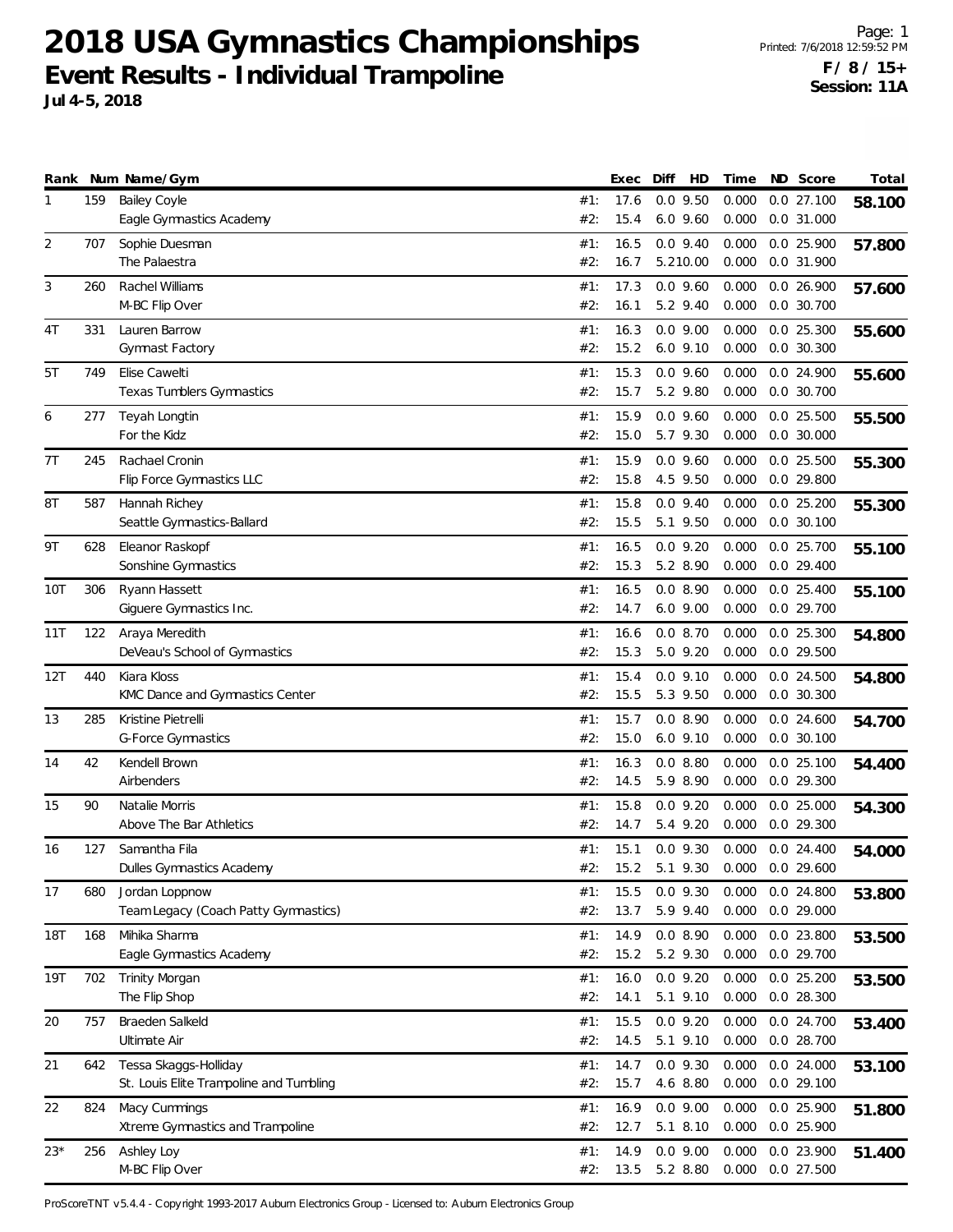**Jul 4-5, 2018**

|       |     | Rank Num Name/Gym                            |            | Exec         | <b>HD</b><br>Diff         | Time           |     | ND Score                             | Total  |
|-------|-----|----------------------------------------------|------------|--------------|---------------------------|----------------|-----|--------------------------------------|--------|
| $23*$ | 131 | Adrienne Moody<br>Dulles Gymnastics Academy  | #1:<br>#2: | 14.9<br>13.5 | 0.08.70<br>5.5 8.80       | 0.000<br>0.000 |     | $0.0$ 23.600<br>$0.0$ 27.800         | 51.400 |
| 25    | 453 | Alexis Boudreau<br>Let It Shine Gymnastics   | #1:<br>#2: | 15.1<br>13.8 | $0.0$ 9.20<br>5.9 9.20    | 0.000<br>0.000 |     | $-2.0$ 22.300<br>$0.0$ 28.900        | 51.200 |
| 26    | 348 | Elizabeth Vepretska<br>Gymnastics Du Sol     | #1:<br>#2: | 13.7<br>13.7 | $0.0$ 9.20<br>4.2 9.90    | 0.000<br>0.000 |     | $0.0$ 22.900<br>$0.0$ 27.800         | 50.700 |
| 27    | 584 | Zoey Krumroy<br>Seattle Gymnastics-Ballard   | #1:<br>#2: | 13.2<br>15.1 | $0.0$ 7.40<br>5.1 9.10    | 0.000<br>0.000 |     | $0.0$ 20.600<br>0.0 29.300           | 49.900 |
| 28    | 754 | Ryan McElroy<br>Ultimate Air                 | #1:<br>#2: | 14.4<br>12.1 | 0.08.90<br>5.1 9.30       | 0.000<br>0.000 |     | $0.0$ 23.300<br>$0.0$ 26.500         | 49.800 |
| 29    | 339 | Adrianna Wagner<br>The Gymnastics Revolution | #1:<br>#2: | 13.0<br>13.9 | $0.0$ 7.40<br>4.2 9.60    | 0.000<br>0.000 |     | $0.0$ 20.400<br>0.0 27.700           | 48.100 |
| 30    | 710 | Vanessa Tolbert<br>The Rock                  | #1:<br>#2: | 14.4<br>13.8 | $0.0$ 9.30<br>5.4 9.00    | 0.000          |     | $0.000 - 4.0 19.700$<br>$0.0$ 28.200 | 47.900 |
| 31    | 357 | Addalyn Andring<br>Gleasons Gymnastic School | #1:<br>#2: | 13.6<br>10.3 | $0.0$ 9.00<br>$3.4$ 7.10  | 0.000<br>0.000 |     | $0.0$ 22.600<br>$0.0$ 20.800         | 43.400 |
| 32    | 703 | <b>Ripley Shanks</b><br>The Flip Shop        | #1:<br>#2: | 5.9<br>15.1  | $0.0$ 3.60<br>9.10<br>5.9 | 0.000<br>0.000 | 0.0 | 9.500<br>0.0 30.100                  | 39.600 |